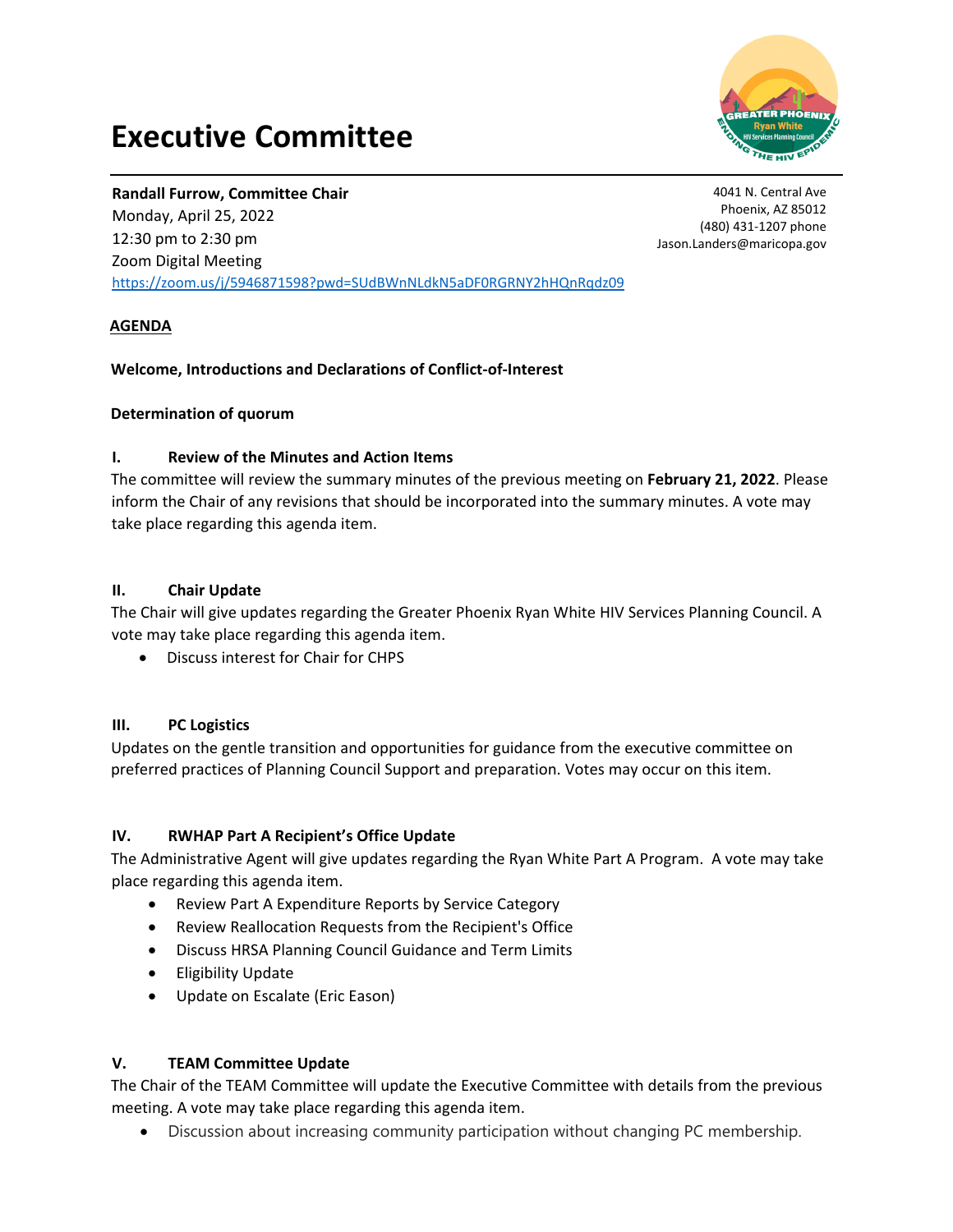## **VI. CHPS Committee Update**

The Chair of the CHPS Committee will update the Executive Committee with details from the previous meeting. A vote may take place regarding this agenda item.

## **VII. STaR Committee Update**

The Chair of the STaR Committee will update the Executive Committee with details from the previous meeting. A vote may take place regarding this agenda item.

## **VIII. Review Bylaws for approval**

STaR Committee & Council Chair provided to Planning Council for their review. Bylaws sent out to Planning Council on 4/11/2022. A vote may take place regarding this agenda item.

#### **IX. Review and approve final allocations based on actual award amount**

Receive award from HRSA/HAB for grant year (If a partial award is received, this process could take place again when another award is received.)

## **X. Negotiation of PC Budget amount with recipient**

If the grant award is received, the Executive Committee will review and negotiate the Planning Council budget. A vote may take place on this agenda item.

Discussion of the transfer of travel decisions, within County travel parameters.

#### **XI. Review and Resolve Parking Lot Items**

Any unresolved items may be discussed at this time. A vote may take place on this agenda item.

- Update on the Guiding Principles for Allocations Decisions from CHPS
- Review the interim Memorandum of Understanding.

#### **XII. Determination of Action/Agenda Items for Next Meeting**

A discussion to summarize the things to be discussed at the next meeting.

#### **XIII. Current Event Summaries**

This is the time for Planning Council members to share a brief summary of current events. Members of the committee cannot propose, discuss, deliberate, or take legal action on any matter voiced during this time.

#### **XIV. Call to the Public**

This is the time for the public to comment. Members of the committee cannot propose, discuss, deliberate, or take legal action on any matter voiced during this time.

**Adjourn**